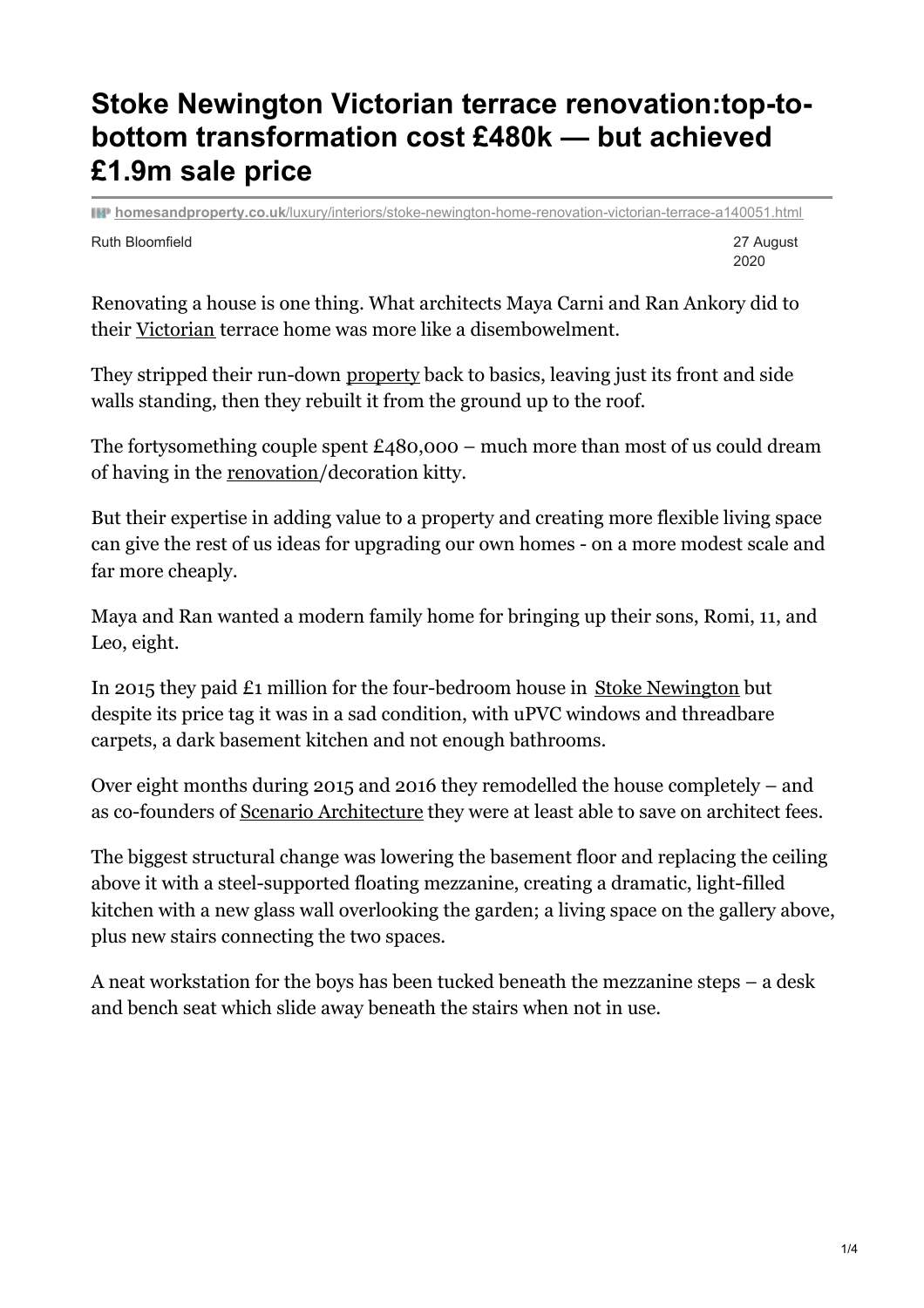

A neat workstation can be hidden away under the stairs when not in use (Matt Clayton) Built-in cupboards were fitted along the hall to boost storage, while upstairs the halflanding was enlarged and lined with bookshelves.

The main bedroom suite, plus a bedroom for the boys - complete with climbing wall - a guest room and a study are all found upstairs.

The project, while expensive, only increased the size of the house by 50sq ft. The couple admit they were worried they were spending themselves into negative equity and would never make back the money.

But they have proved that great design is a valuable commodity. Despite Brexit and coronavirus, Maya and Ran are celebrating after selling the house for £1.9 million this month to the first person who viewed it.

# **How to renovate your own Victorian terrace house and steal the design tricks**

#### **1. Use the apex**

Many Victorian houses with pitched roof have an unused void space above bay windows. Often ignored during loft extension projects, these spaces can be opened out. At Ran and Maya's house the apex is used as a meditation corner but could also be used as space for a small en suite bathroom or a walk-in wardrobe.

How much would that cost?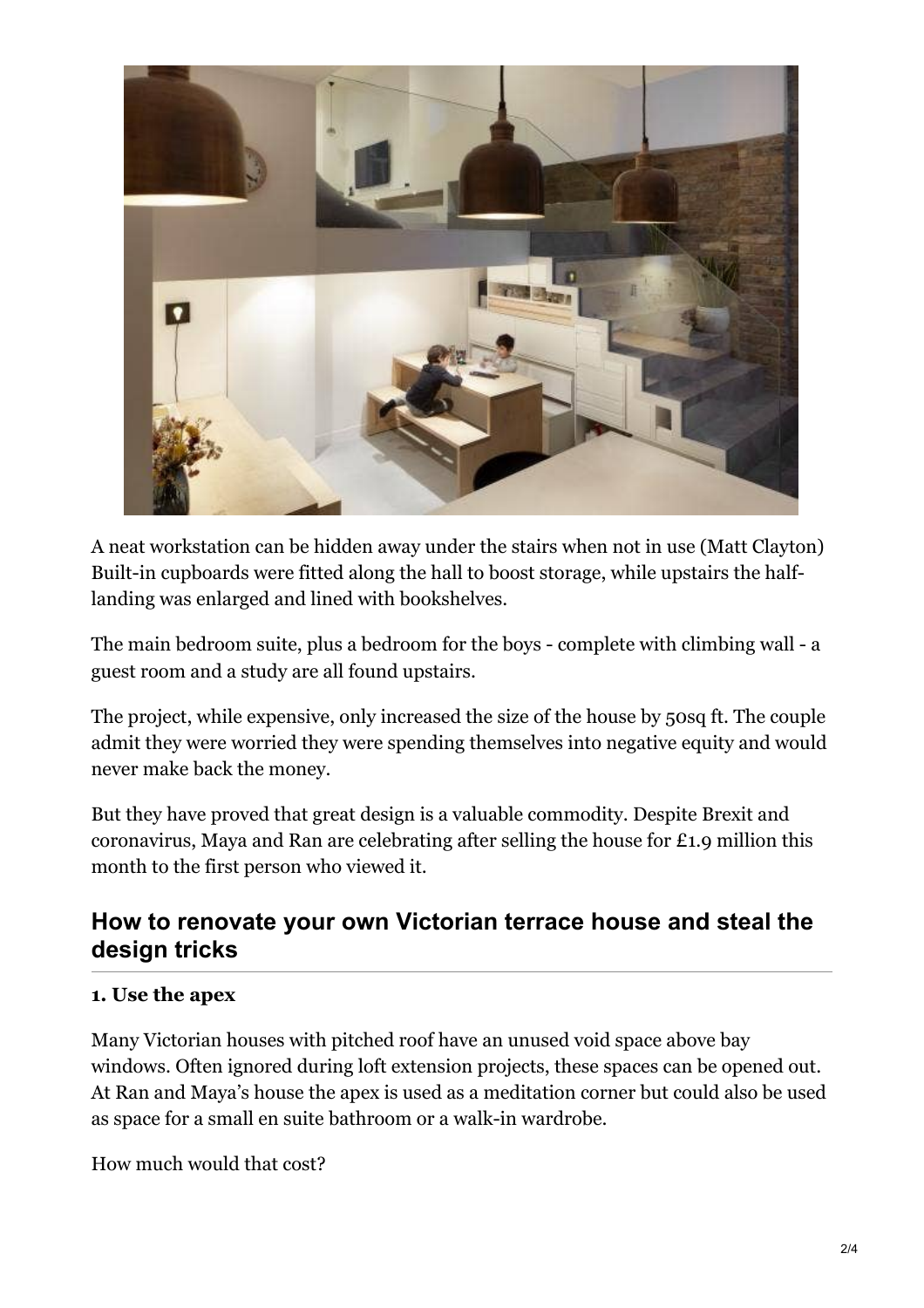About £1,000 would open out the space. Budget £8,000-plus if you want to squeeze in a shower room.

### **2. Say goodbye to traditional banisters**

Swapping wooden balusters and handrails for slim metal rods not only makes staircases look larger and more modern, but will maximise the amount of daylight in your hall.

**Cost:** £800 - £2,400 per flight of stairs.



The architect couple installed a new glass wall overlooking the garden (Matt Clayton) **3. Under-stairs workspace**

People tend to use space under the stairs as storage or, if it's big enough, for a cloakroom. But in these days of working from home, adding a simple pull-out table, plus drawers and storage, might be a better way to use it.

**Cost:** between £5,000 and £7,000 depending on size and finish.

#### **4. Window dressing**

Everyone needs more storage and Ran and Maya's house has a smart inside/outside window seat between the dining room and the garden, with built-in storage. It was created when their kitchen was extended. But most period houses have bay windows